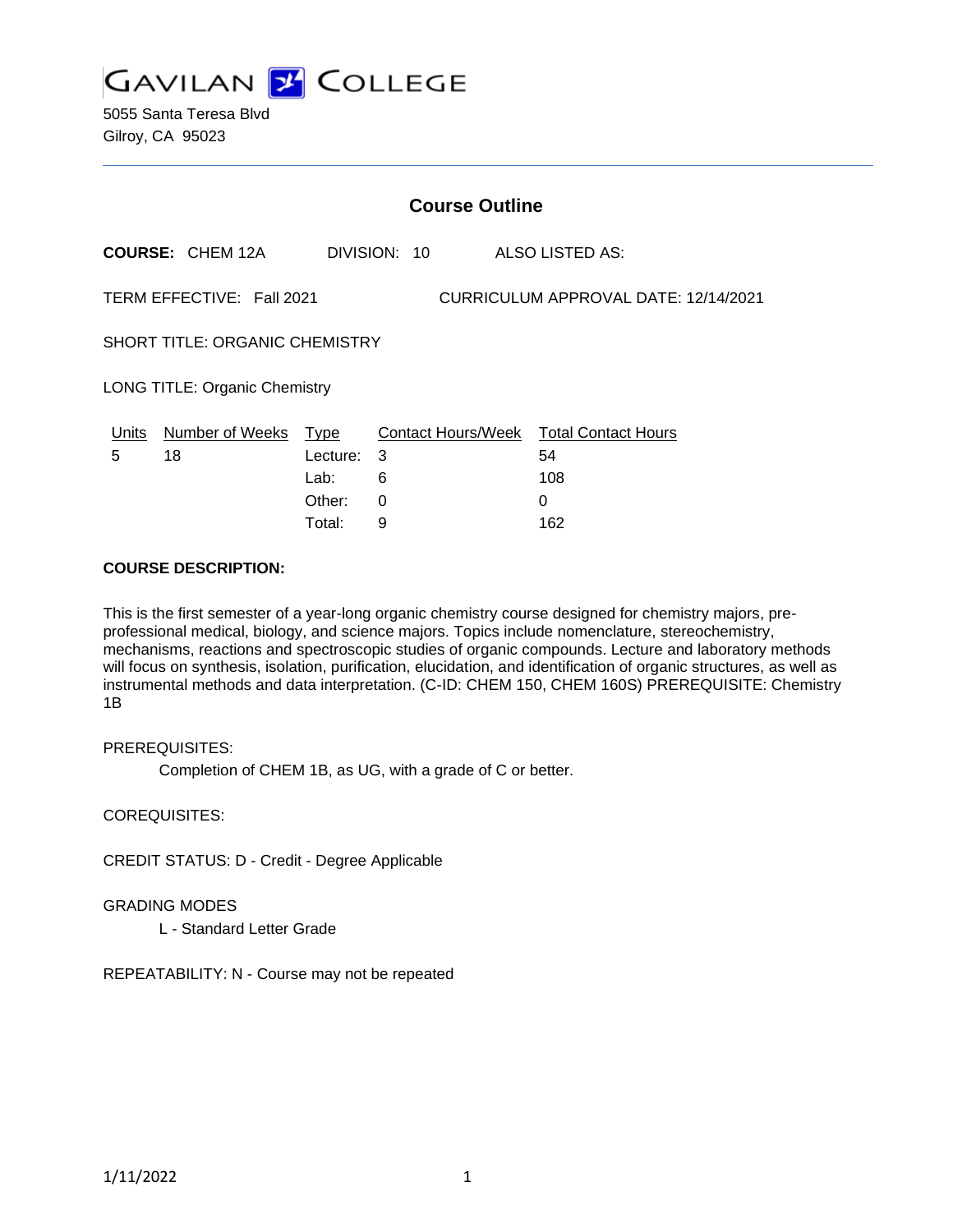SCHEDULE TYPES:

- 02 Lecture and/or discussion
- 03 Lecture/Laboratory
- 04 Laboratory/Studio/Activity
- 04B Laboratory LEH 0.75
- 05 Hybrid
- 71 Dist. Ed Internet Simultaneous
- 72 Dist. Ed Internet Delayed
- 73 Dist. Ed Internet Delayed LAB
- 73B Dist. Ed Internet LAB-LEH 0.75

## **STUDENT LEARNING OUTCOMES:**

By the end of this course, a student should:

1. Describe and apply the concepts and theories on the structure and bonding in organic molecules, as well as the naming, interpretation and drawing of chemical structures.

2. Describe and analyze the stereochemistry of organic molecules, chirality, optical activity, specific rotation, and stereoisomers.

3. Compare and contrast the structures, physical/chemical properties, preparation, and nomenclature of the following groups: alkanes and cycloalkanes; alkenes and cycloalkenes; alkynes.

4. Interpret how organic reactions occur through mechanistic diagrams, as well as describing organic reaction variates, equilibrium, energy, transition states, and intermediates.

5. Describe synthesis reactions involving addition, elimination, substitution, oxidation and reduction.

### **COURSE OBJECTIVES:**

By the end of this course, a student should:

1. Describe and apply the concepts and theories on the structure and bonding in organic molecules, as well as the naming, interpretation, and drawing of chemical structures.

2. Describe and analyze the stereochemistry of organic molecules, chirality, optical activity, specific rotation, and stereoisomers.

3. Describe Fischer Projections and the assignment of configuration, the stereochemistry of reactions resulting from addition reactions to alkenes and chiral alkenes, as well as chirality in atoms other than carbon.

4. Identify and evaluate polar bonds and their consequence in organic molecules, as well as the theories behind acid-base reactions.

5. Interpret how organic reactions occur through mechanistic diagrams, as well as describing organic reaction variates, equilibrium, energy, transition states, and intermediates.

6. Compare and contrast the structures, physical/chemical properties, preparation, and nomenclature of alkanes and cycloalkanes including isomers, stability, and conformers.

7. Compare and contrast the structures, physical/chemical properties, preparation, and nomenclature of alkenes and cycloalkenes including unsaturation, electronic structure, and isomers.

8. Compare and contrast the structures, physical/chemical properties, preparation, and nomenclature of alkynes including unsaturation, electronic structure, and isomers.

9. Describe alkene reactions and synthesis including addition, elimination, oxidation and reduction, as well as carbocation structure and rearrangement.

10. Describe alkyne reactions and synthesis including addition, elimination, oxidation and reduction, as well as introduction to organic synthesis.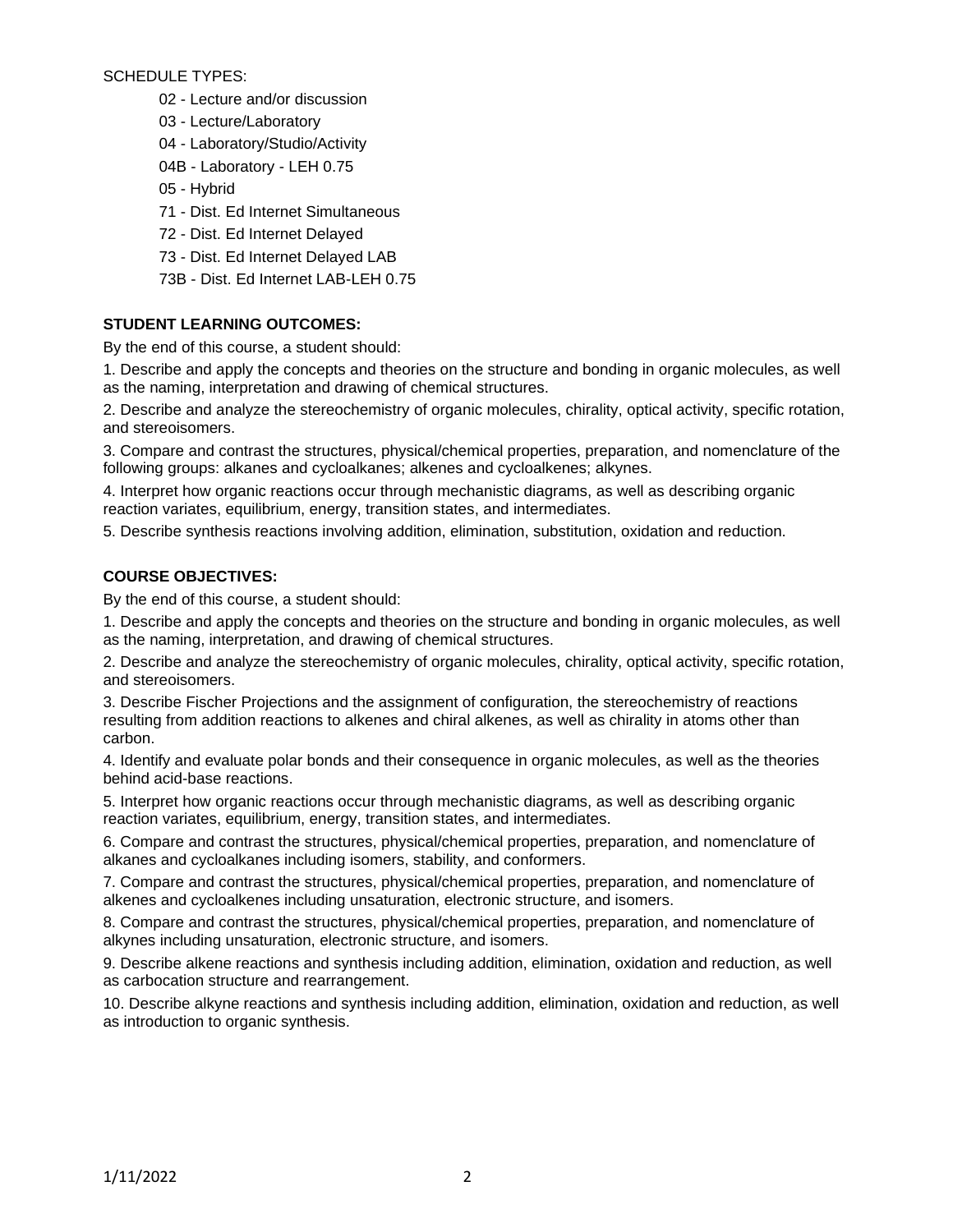#### **CONTENT, STUDENT PERFORMANCE OBJECTIVES, OUT-OF-CLASS ASSIGNMENTS**

Curriculum Approval Date: 12/14/2021

# **LECTURE CONTENT:**

6 Hours

Structure and Bonding: atomic structure, orbitals and electron configuration, chemical bonding theory, molecular orbital theories, acids and bases, pKa Polar Bonds: electronegativity, dipole moment, formal charges, resonance forms 6 Hours Organic Compounds: alkanes and cycloalkanes, isomerism, functional groups, stereochemistry 6 Hours An Overview of Organic Reactions: mechanisms, radical reactions Alkenes: structure, reactivity, electrophilic addition 6 Hours Alkenes and Alkynes: Reactions and Synthesis 6 Hours Stereochemistry: enantiomers, chirality, diastereomers, Fischer projections Alkyl Halides: structure and naming, radical halogenation 6 Hours Reactions of Alkyl Halides: nucleophilic substitutions and eliminations (SN2 and SN1, E1 and E2) Structure Determination: mass spectrometry and infrared spectroscopy 6 Hours Nuclear Magnetic Resonance Spectroscopy: NMR absorptions. Carbon-13 and Hydrogen-1 NMR 4 Hours Conjugated Dienes and UV Spectroscopy: Diels-Alder cycloadditon reaction 6 Hours Benzene and Aromaticity: Friedel-Crafts reaction 2 Hours Final Exam

# **LAB CONTENT:**

9 Hours Recrystallization and Melting Point 9 Hours Extraction of Alkanes and Cycloalkanes 12 Hours Separation and Purification of Organic Liquids, Gas Chromatography 9 Hours Thin-Layer Chromatography (TLC) 3 Hours Lab Exam 9 Hours Refractometry and Polarimetry, Alcohols and Alkenes 12 Hours Alkyl Halides, Acid-Base Extraction 12 Hours Nuclear Magnetic Resonance Spectroscopy 12 Hours Diels-Alder cycloadditon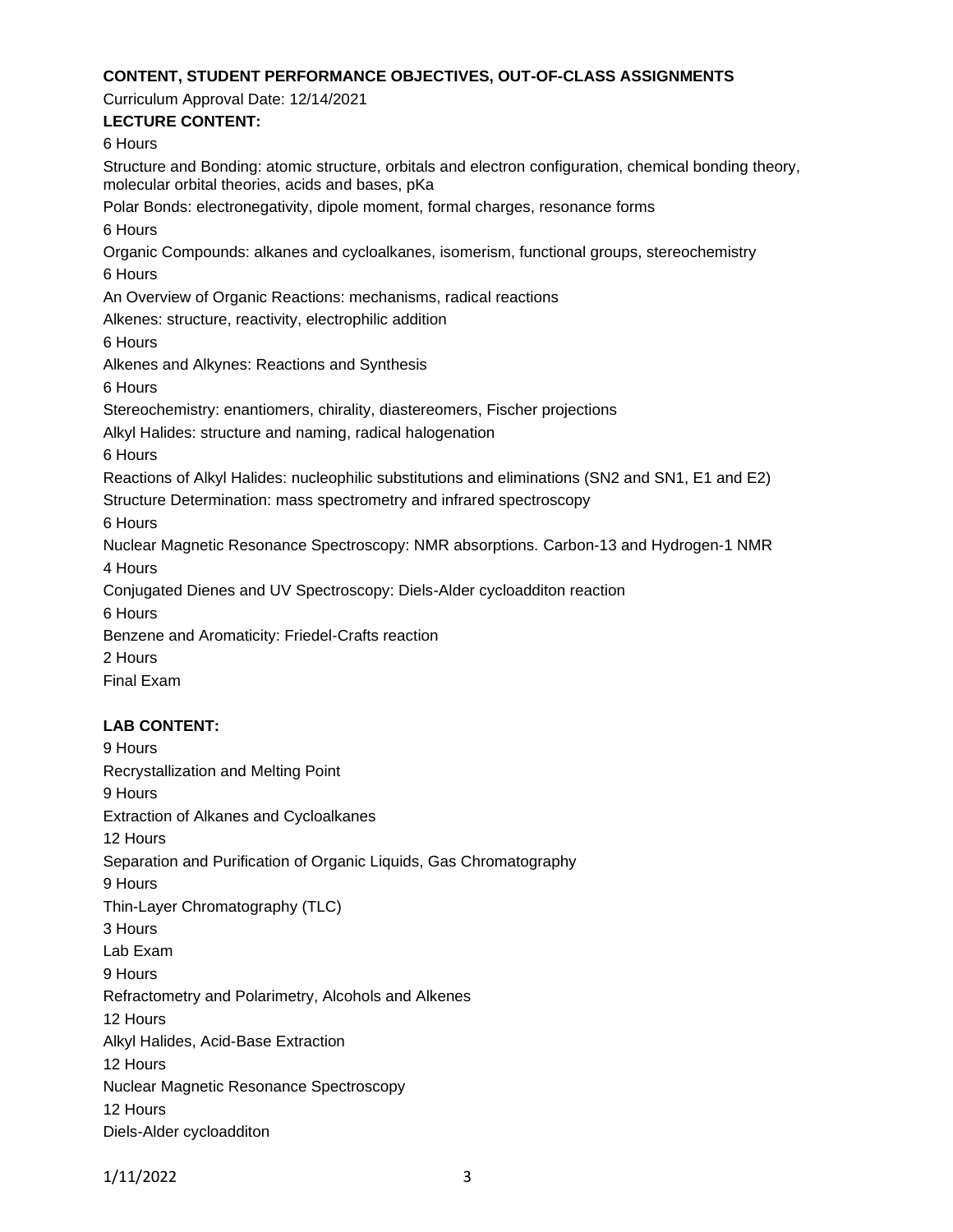9 Hours Electrophilic Aromatic Substitution 9 Hours Spectroscopy of aromatic compounds, Friedel-Crafts acylation 3 Hours Lab Exam

#### **METHODS OF INSTRUCTION:**

Instruction is by lecture, class discussion, lecture demonstration, small group problem solving, laboratory work projects and homework.

### **OUT OF CLASS ASSIGNMENTS:**

Required Outside Hours 78 Assignment Description Assigned reading, homework, other written assignments Required Outside Hours 30 Assignment Description Lab-based projects

### **METHODS OF EVALUATION:**

Writing assignments Evaluation Percent 25 Evaluation Description Written Homework Lab Reports Other: Extra Credit report on an organic chemistry topic. Problem-solving assignments Evaluation Percent 75 Evaluation Description Homework Problems Lab Reports Quizzes Exams

### **REPRESENTATIVE TEXTBOOKS:**

Organic Chemistry, 4e., Klein, D. R., J. Wiley Publishing, 2020. ISBN: 9781119745105 (hardcover); 9781119776741 (eText)

Palleros, D. R. Experimental Organic Chemistry. J. Wiley Publishing. ISBN 9780471282501

### **RECOMMENDED MATERIALS:**

Organic Chemistry, 9e. , McMurry, J., Cengage Learning Publishing, 2016. ISBN: 9781305080485 (hardcover); 9780357539361 (eText) 13 Grade Verified by: D. Clark Study Guide & Solution Manual, 9e., McMurry, S. , Brady, A. Hyslop, , Cengage Learning Publishing , 2016. ISBN: 9780840054456 13 Grade Verified by: D. Clark